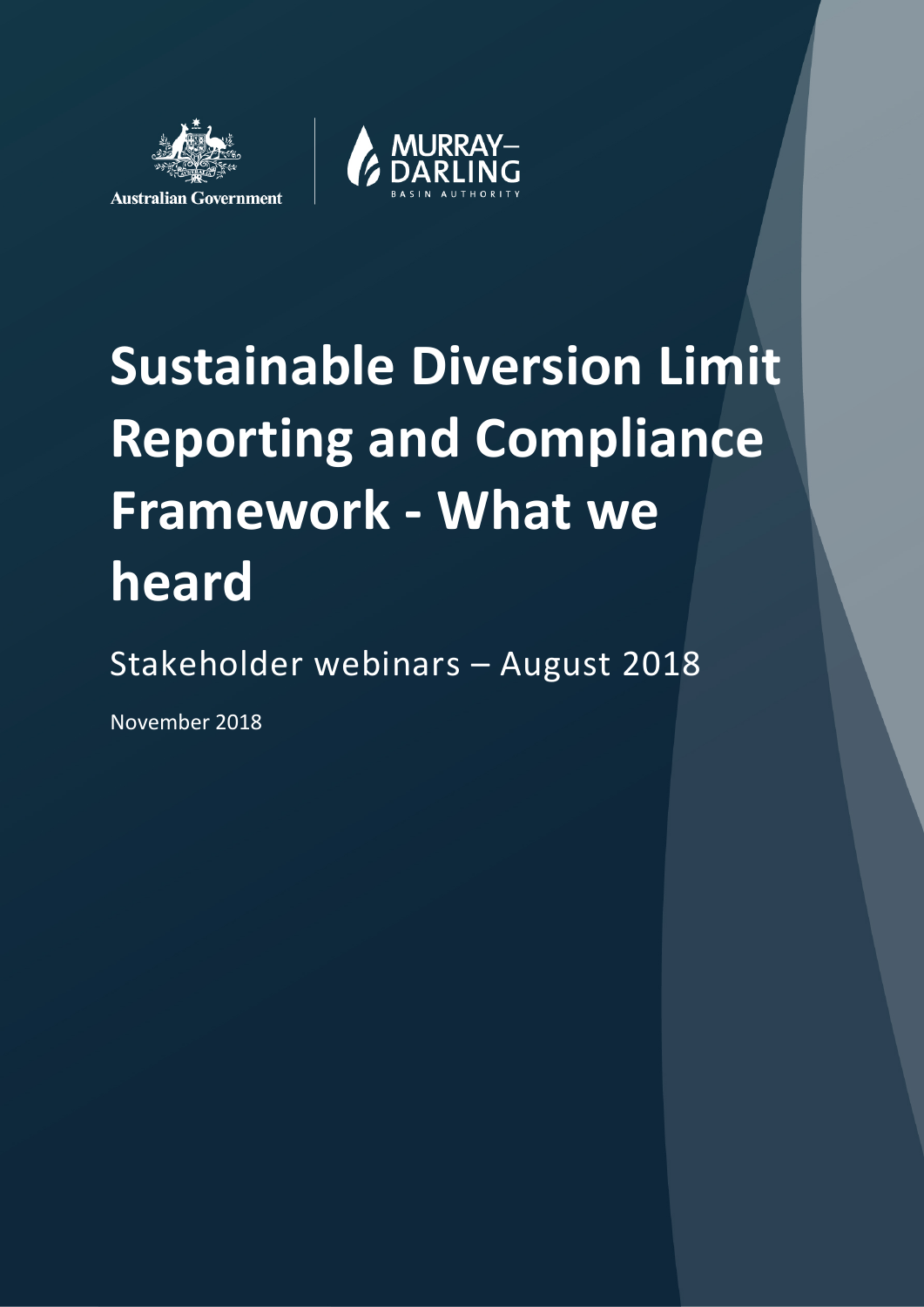Published by the Murray–Darling Basin Authority MDBA publication no: 39/18 ISBN (online): 978-1-925762-08-2

| GPO Box 1 |  |
|-----------|--|
|           |  |

801, Canberra ACT 2601 1800 230 067 [engagement@mdba.gov.au](mailto:engagement@mdba.gov.au) [mdba.gov.au](http://www.mdba.gov.au/)

© Murray–Darling Basin Authority 2018



With the exception of the Commonwealth Coat of Arms, the MDBA logo, trademarks and any exempt photographs and graphics (these are identified), this publication is provided under a *Creative Commons Attribution 4.0* licence. [\(https://creativecommons.org/licenses/by/4.0\)](https://creativecommons.org/licenses/by/4.0)

The Murray-Darling Basin Authority's preference is that you attribute this publication (and any Murray-Darling Basin Authority material sourced from it) using the following wording within your work:

**Title**: Sustainable Diversion Limit Reporting and Compliance Framework - What we heard Source: Licensed from the Murray–Darling Basin Authority under a Creative Commons Attribution 4.0 Licence

#### **Accessibility**

The Murray‒Darling Basin Authority makes its documents and information available in accessible formats. On some occasions the highly technical nature of the document means that we cannot make some sections fully accessible. If you encounter accessibility problems or the document is in a format that you cannot access, please contact us.

#### **Acknowledgement of the Traditional Owners of the Murray–Darling Basin**

The Murray−Darling Basin Authority pays respect to the Traditional Owners and their Nations of the Murray−Darling Basin. We acknowledge their deep cultural, social, environmental, spiritual and economic connection to their lands and waters.

The guidance and support received from the Murray Lower Darling Rivers Indigenous Nations, the Northern Basin Aboriginal Nations and our many Traditional Owner friends and colleagues is very much valued and appreciated.

Aboriginal people should be aware that this publication may contain images, names or quotations of deceased persons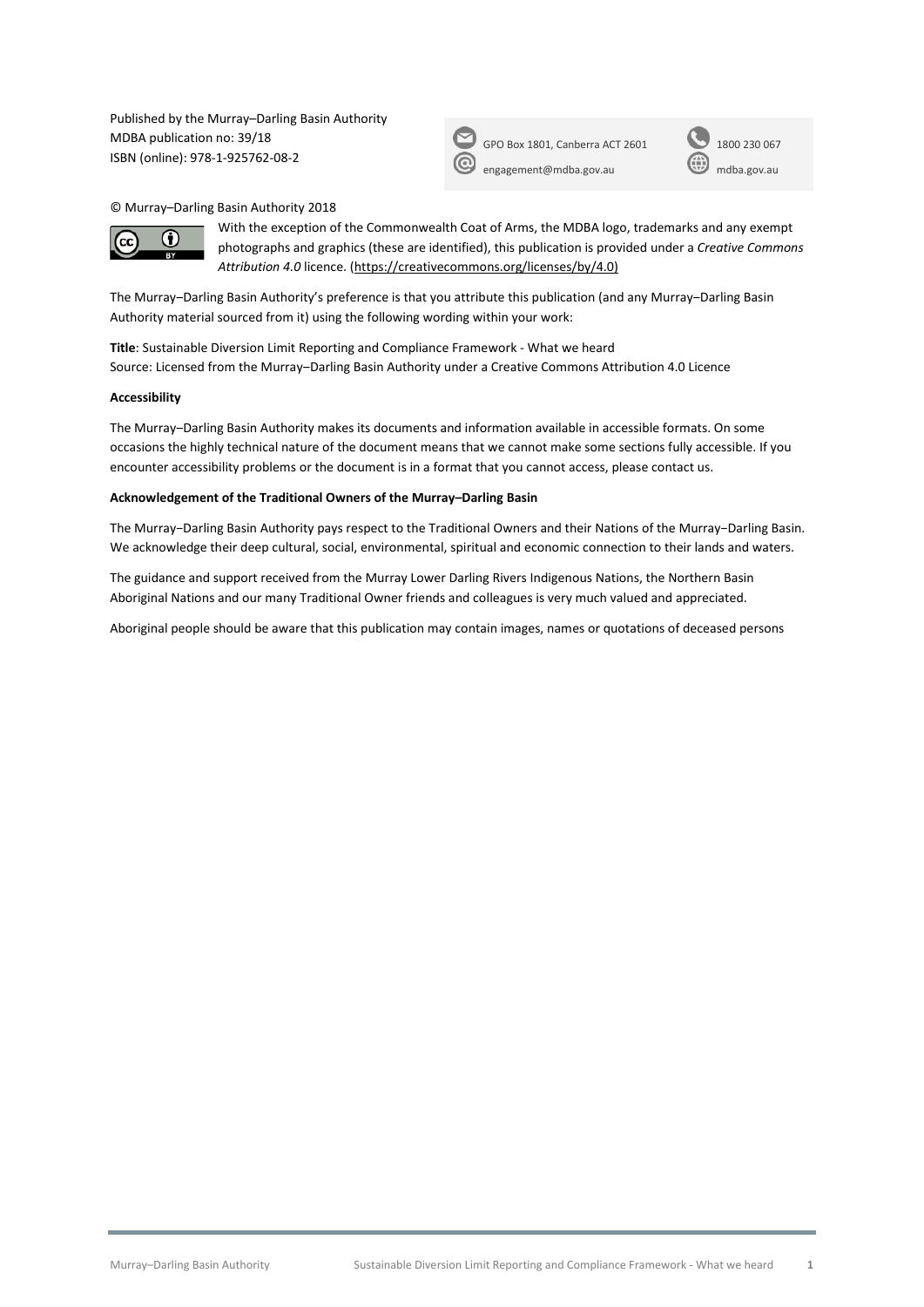## Overview

At its heart, the Basin Plan sets sustainable diversion limits (SDLs), which limit how much water, on average, can be used in the Basin by towns and communities, farmers, and industries, while keeping the rivers and environment healthy.

The SDL reporting and compliance framework (the framework) outlines the approach the Murray–Darling Basin Authority (MDBA) will take when reporting and assessing compliance with the SDLs. All aspects of water management rely on effective compliance with water laws. The framework is just one component of water managers' approach to compliance and supports the MDBA's Compliance and Enforcement Policy 2018-21, which sets out how the MDBA approaches its compliance role.

The framework outlines the approach that the MDBA will take when reporting and assessing compliance with SDLs. This includes how a claim for 'reasonable excuse' made by a Basin state government will be considered and assessed. The framework aims to arrive at an appropriate balance, by ascertaining the causes of any potential SDL exceedance and taking into account the accuracy of the information and tools available when determining the nature and timing of any compliance responses. It is a process based on guiding principles that include transparency, balance and procedural fairness.

The framework sets out the process for assessing claims for reasonable excuse and provides examples of 'make good' steps. Make good steps are the actions that a Basin state will take to bring take back to the SDL and include time to investigate potential exceedances. The MDBA will work with Basin states in all circumstances to ensure compliance is managed according to the legislation and the guiding principles. The framework includes a review process to ensure that it is able to adapt and remain fit for purpose.

The MDBA held four webinars on the draft SDL reporting and compliance framework over August 2018. The purpose of the webinars was to provide interested stakeholders with information about the draft framework as outlined in th[e Draft Sustainable Diversion Limit Reporting and Compliance](https://www.mdba.gov.au/sites/default/files/pubs/Sustainable-Diversion-Limit-Reporting-and-Compliance-Framework.pdf)  [Framework –](https://www.mdba.gov.au/sites/default/files/pubs/Sustainable-Diversion-Limit-Reporting-and-Compliance-Framework.pdf) Summary, which was published on the MDBA's website in July 2018. The webinars also provided an opportunity for stakeholders to comment on the proposed new compliance process for SDLs, ask questions and provide feedback. The four webinars were attended by over 60 stakeholders. Representatives from peak bodies, local and state governments, Aboriginal leaders, environmental groups, industry groups and individual stakeholders participated in these sessions.

Stakeholders want to better understand what was being proposed. Accordingly, some of the language and graphics used in the framework have been updated to provide more clarity around the terms that are used and what is required. The summary of the framework will be updated to reflect the final framework. Overall, the Authority is confident the framework sets up a transparent, fair and balanced reporting and assessment process.

The key themes that were raised in the webinars are discussed below.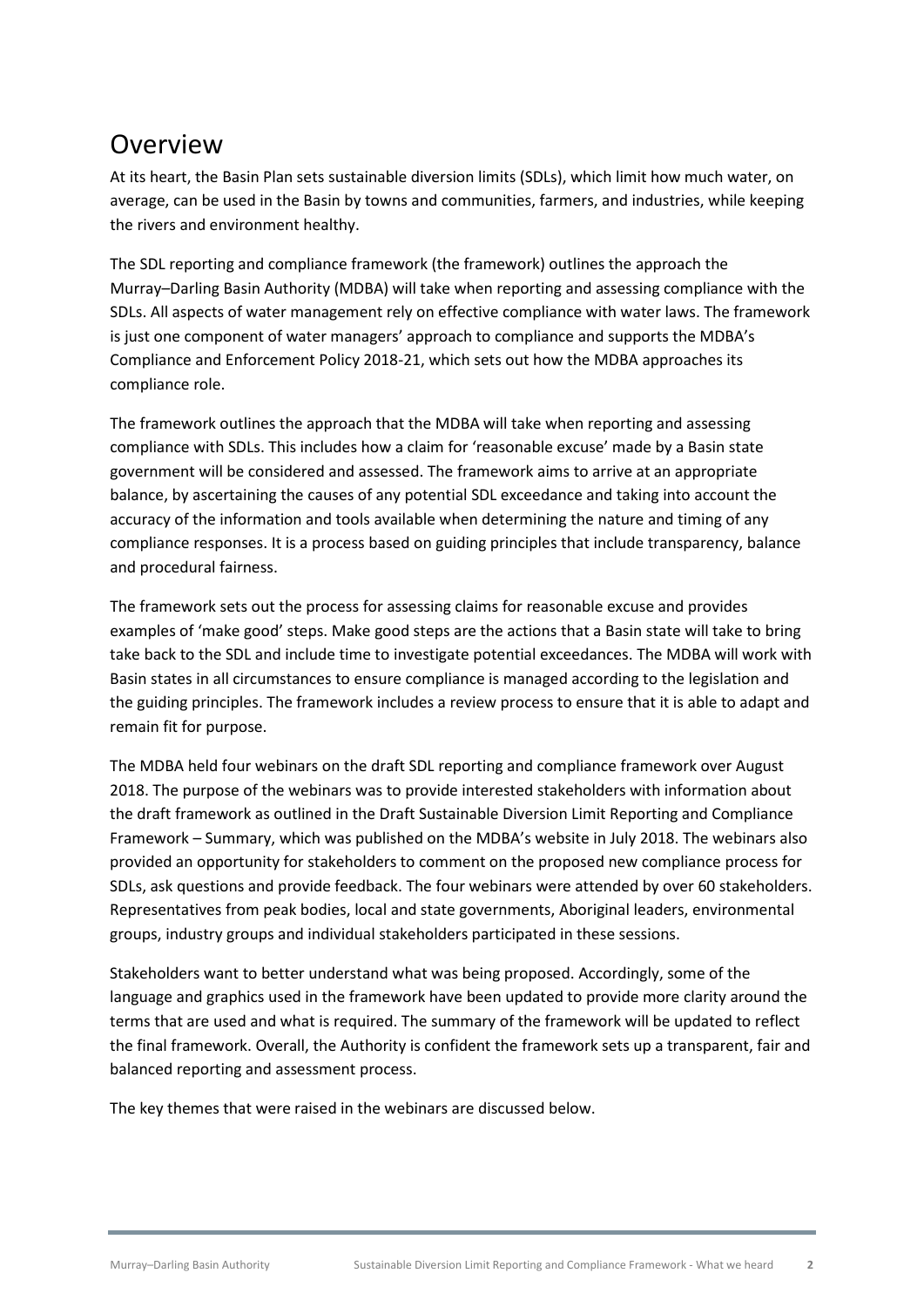# Key themes

#### Sustainable diversion limit compliance applies at the SDL resource unit level

*Stakeholders want to understand what role and responsibility the MDBA has in regulating and managing SDL compliance.*

The Basin Plan requires the MDBA to manage **Basin state compliance** with the sustainable diversion limits (SDLs) at a SDL resource unit level. Any compliance actions under the framework are against the Basin state, not the individual. As a result of a potential exceedance of the SDL in a SDL resource unit, a Basin state is required to provide the Authority with the steps is will take to rectify the potential issue — initially this may include time to investigate the circumstances of the exceedance. If an SDL resource unit remains in exceedance of the compliance test for multiple years in a row, and it is determined that there is a real excess growth in use, there may be impacts on individual water users to reduce the actual take to meet the SDL over the long-term. The approach to do this would be developed by the relevant Basin state. This could occur, for example, via a reduction in some allocations across the SDL resource unit.

The framework is not intended to identify the theft of water by individuals. It remains the responsibility of the Basin states to manage compliance with the relevant water legislation. However the MDBA will separately (under the MDBA's *Compliance and Enforcement Policy 2018-21*), audit and follow up any concerns that it becomes aware of, if a Basin state is not appropriately managing any claims of non-compliance at an individual level (e.g. unlicensed take of water).

### Timeframes for state action

*Some stakeholders are concerned about the length of time allowed for Basin states to investigate a compliance issue before they have to take any action, while others have expressed support for the time taken to fully understand the circumstances.* 

Determining appropriate timeframes has been one of the challenges the MDBA has faced in developing the draft framework. Given the nature of the tools available for assessing compliance, the framework has to strike the right balance between providing enough time for the Basin state to appropriately investigate the issue that has caused an exceedance of the compliance trigger. On the other hand, the sooner a response to an actual excess growth occurs, the smaller the volume will be that needs to be made good in future years, and the lesser the risk of any adverse environmental or cultural outcomes.

A reasonable excuse is granted on the basis that certain steps are to be undertaken by the Basin state to investigate any compliance issue. The framework includes expected timeframes for the steps to be implemented.

The framework will be reviewed on a regular basis to ensure that it is able to adapt and remain fit for purpose. This will include the review of the timeframes that have been set. The framework will be reviewed by 2024, if no review has already occurred.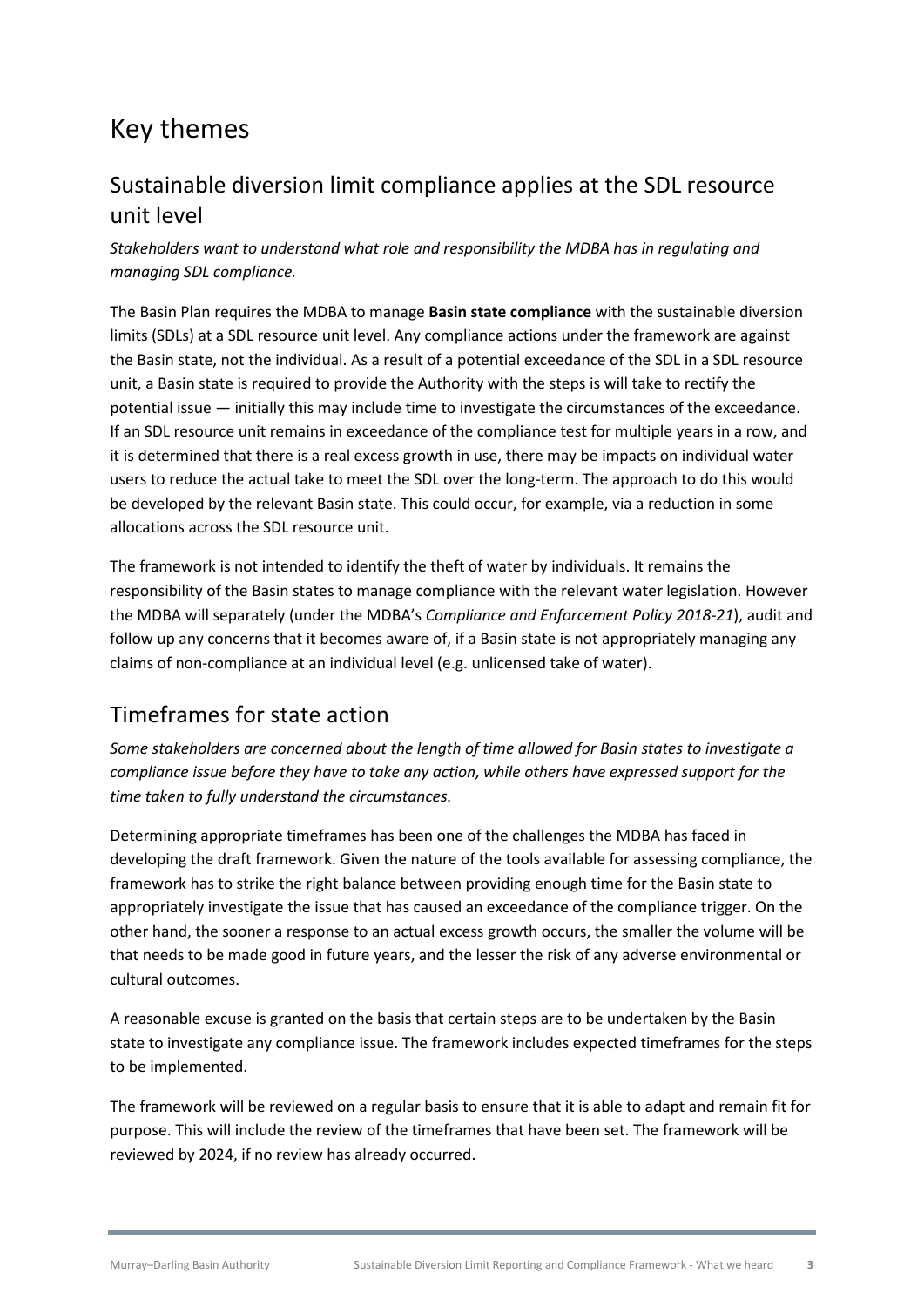#### Excess growth-in-use

#### *Stakeholders want to understand what is meant by the terminology of 'growth-in-use'.*

The term growth-in-use refers to a consistent upward trend in the amount of water being used. For example, an increase in the use of water for stock and domestic purposes that may arise from population increases. The MDBA will monitor trends in 'growth-in-use' patterns. If growth is consistent and exceeds the SDL, a growth-in-use response action will need to be taken to ensure the sustainable diversion limit is met.

More information is included in the framework about the different types of growth-in-use.

#### Permitted take

*Stakeholders wanted clarification on what the term permitted take means.*

Permitted take is not the water allocations or the water legally allowed to be taken as determined by Basin state water legislation. Rather, it is how much water was expected to be used under the Basin Plan, based on the climate and water patterns of a given year and is assessed retrospectively at the end of the water accounting year.

The term permitted take is in the Basin Plan. The MDBA is aware that it is a term that is easily confused with other similar concepts, which was confirmed by multiple questions at the webinars.

It is important to understand that the SDLs set the long term limit on take and the permitted take is essentially an annual expression of the SDL. Over a repeat of historical climate conditions, the average amount that is permitted to be taken would meet the SDL, however, in some years the permitted take will be higher than the SDL and in others it will be lower, based on the water availability in the given year. Permitted take is akin to the 'Cap target' used in the Murray–Darling Basin Cap on diversions.

The framework includes more information around permitted take, and the MDBA is also developing content to provide further information on this concept.

#### Confidence and transparency in models

*Stakeholders expressed concern with the use of models in managing compliance with the SDL, and the veracity of the numbers that are currently being used in the modelling to be included in the water resource plans (WRPs).* 

Approximately 80 per cent of the surface water take in the Basin is already modelled for purposes of compliance with the Cap on diversions. These models relate predominantly to the regulated rivers and watercourses across the Basin. It is expected that the methods for determining the permitted take for most regulated rivers and watercourse diversions in the surface water WRPs will similarly use a model. It is generally recognised that the models are not perfect tools for compliance, however, it is widely acknowledged that they are the best tool available for this purpose, and they have been used for managing compliance with the Cap for around 20 years.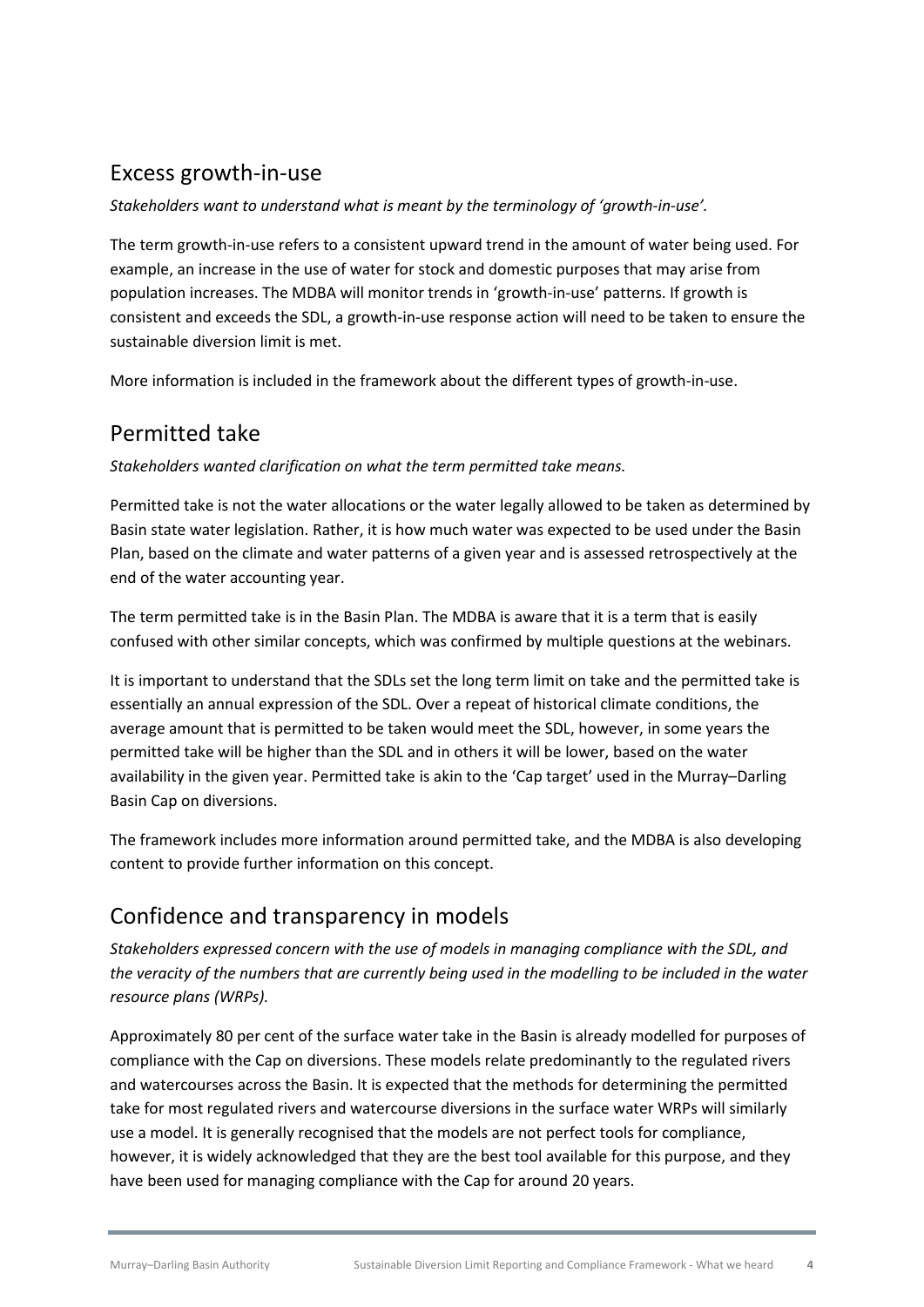The MDBA will assess each of the models Basin state governments propose to use in WRPs for SDL compliance against the requirements outlined in the Basin Plan. This provides assurance that the models used by the Basin states are the best available. The assessment includes a demonstration that the implementation of the WRP, as set out in the method for determining permitted take, will, over the long-term, ensure that the SDL for that SDL resource unit will not be exceeded. This assessment is required before the MDBA will recommend a Basin state water resource plan to the Australian Government Minister for accreditation.

As an outcome of the webinars, the MDBA arranged a meeting with NSW and MDBA modellers and concerned stakeholders to discuss the models being put together as part of the NSW water resource plans.

#### Cap Credits

*Stakeholders want to know what happens to the cumulative Cap credits that have been built up under the Cap compliance regime.* 

SDL compliance is part of the new water reform being implemented across the Basin under the Basin Plan. This includes the new SDL compliance regime, under which each SDL resource unit will start with a balance of zero. Any credits under the Cap remain but these only relate to the administration of the Cap itself. The Cap compliance regime is expected to be discontinued once compliance with the SDL is fully implemented from 2019 onwards. This will be a decision made by the Ministerial Council.

#### Water recovery

*Stakeholders want to know how much various Commonwealth water recovery projects contribute to 'bridging the gap'.* 

Long-term diversion limit equivalent factors (known colloquially as the cap factors) are used to accurately assess how much water has been recovered for the environment, and to guide future water recovery decisions. To establish updated factors, the MDBA is working with the Basin states on the development of their 'planning assumptions'. The planning assumptions are estimates, based on modelling and historical information, of how much type of entitlement is expected to be used in each SDL resource unit, under the local water management arrangements.

In mid-2018 New South Wales consulted on the development of its LTDLE's and published information on its website to inform the discussion. The MDBA has commissioned an independent review of the work completed by NSW on updating the LTDLE's, and will do the same for each of the relevant Basin states. This work will be published by the MDBA as it becomes available.

#### Other issues

*A variety of issues raised during the webinars were concerned with related broader water management and compliance, rather than being specific to the SDL reporting and compliance framework.*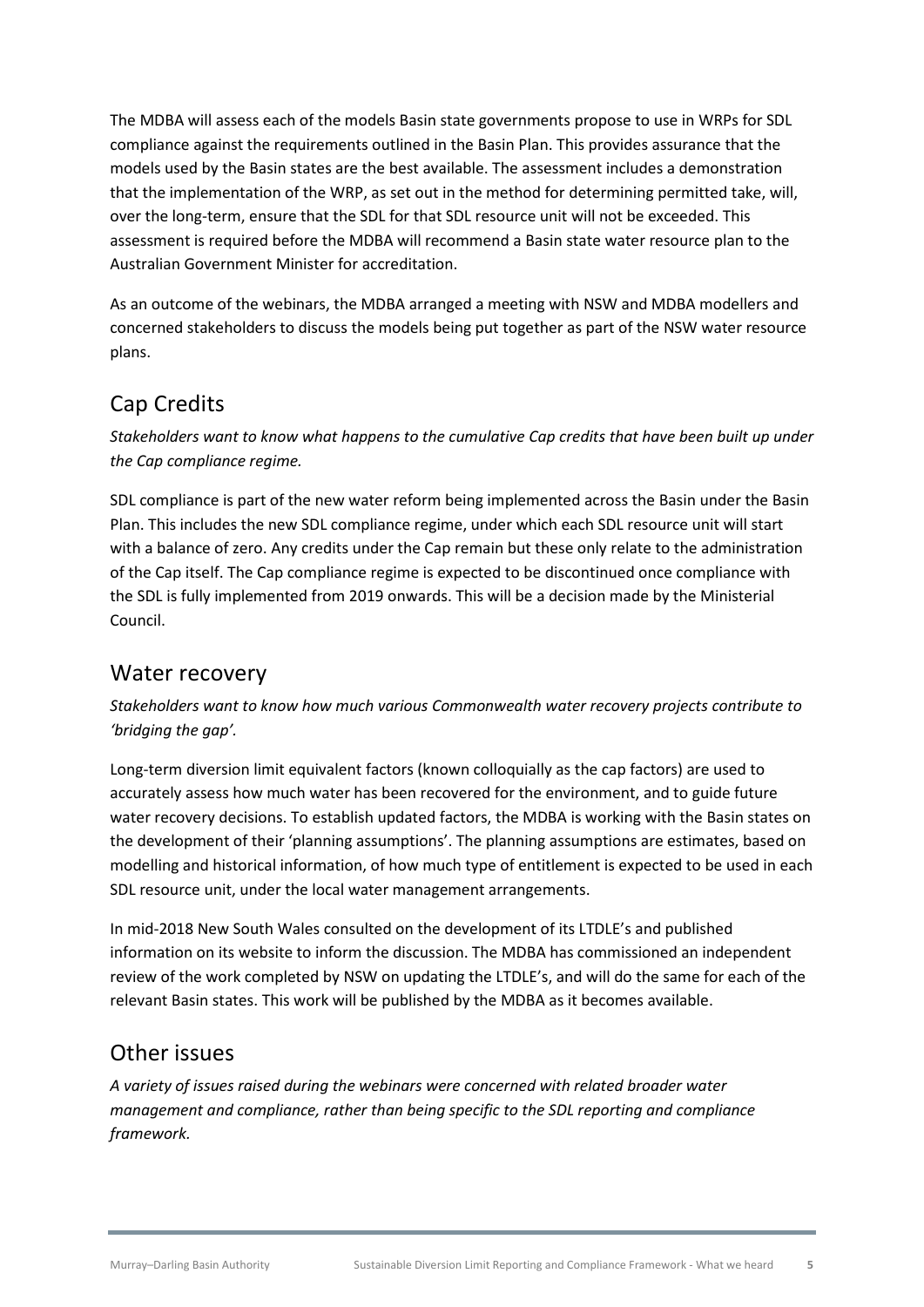Questions and comments relevant to the MDBA's broader compliance and enforcement approach and the Basin state Compliance Compact commitments included:

- the management of illegal take within the Basin, and how the MDBA will manage this—in particular questions were raised around the MDBA's role in regards to individual water user compliance
- the improvement of metering standards and practices across the Basin, in particular in the northern Basin, concerns were raised that without an improvement in measuring there is little confidence in compliance with the SDL
- concerns around public perception of the MDBA's ability to fairly manage water resources and ensure compliance when Basin states are doing the wrong thing—for example, the average person sees that the rivers are dry and yet there are record cotton crop yields occurring at the same time.

There was a suggestion that the draft framework should include the consideration of impacts of growth-in-use on cultural values. The SDL reporting and compliance framework provides a mechanism to ensure that take does not exceed the SDL, as set under the Basin Plan, and in doing so ensures the protection of cultural values, as provided for by the SDL. The MDBA is committed to further enhancing cultural flows in line with recent discussions and will continue to work with Traditional Owners in this regard.

Stakeholders raised concerns around how the SDL will be able to adjust to the impacts of climate change. The MDBA has considered this in setting the SDL, which is based on the historical climate conditions of the past 114 years and takes into consideration the worst droughts and floods that have occurred in recorded history. Further, as the permitted take is based on water availability, if the coming years are drier on average than the historical climate period, the permitted take will be reduced accordingly. The SDL reporting and compliance framework has been designed to take into account these climate variances.

Finally, stakeholders raised concerns around the ability of Basin states to meet the 30 June 2019 timeframe for having accredited WRPs. There is considerable work ahead to ensure all water resource plans are accredited in 2019. The MDBA is working closely with Basin state governments on the timing and delivery of WRPs to meet the requirements of the Basin Plan. This collaborative approach will make accreditation as efficient as possible.

#### Next steps

In summary, what we heard from the webinars was questions to better understand what was being proposed, rather than comments suggesting changes were required to the key policy settings of the draft framework. Accordingly, some of the language and graphics used in the framework have been updated to provide more clarity around the terms that are used and what is required. The summary of the framework will also be updated.

Issues that are out of the scope for the SDL reporting and compliance framework have been directed to the responsible party and follow up discussions have been arranged.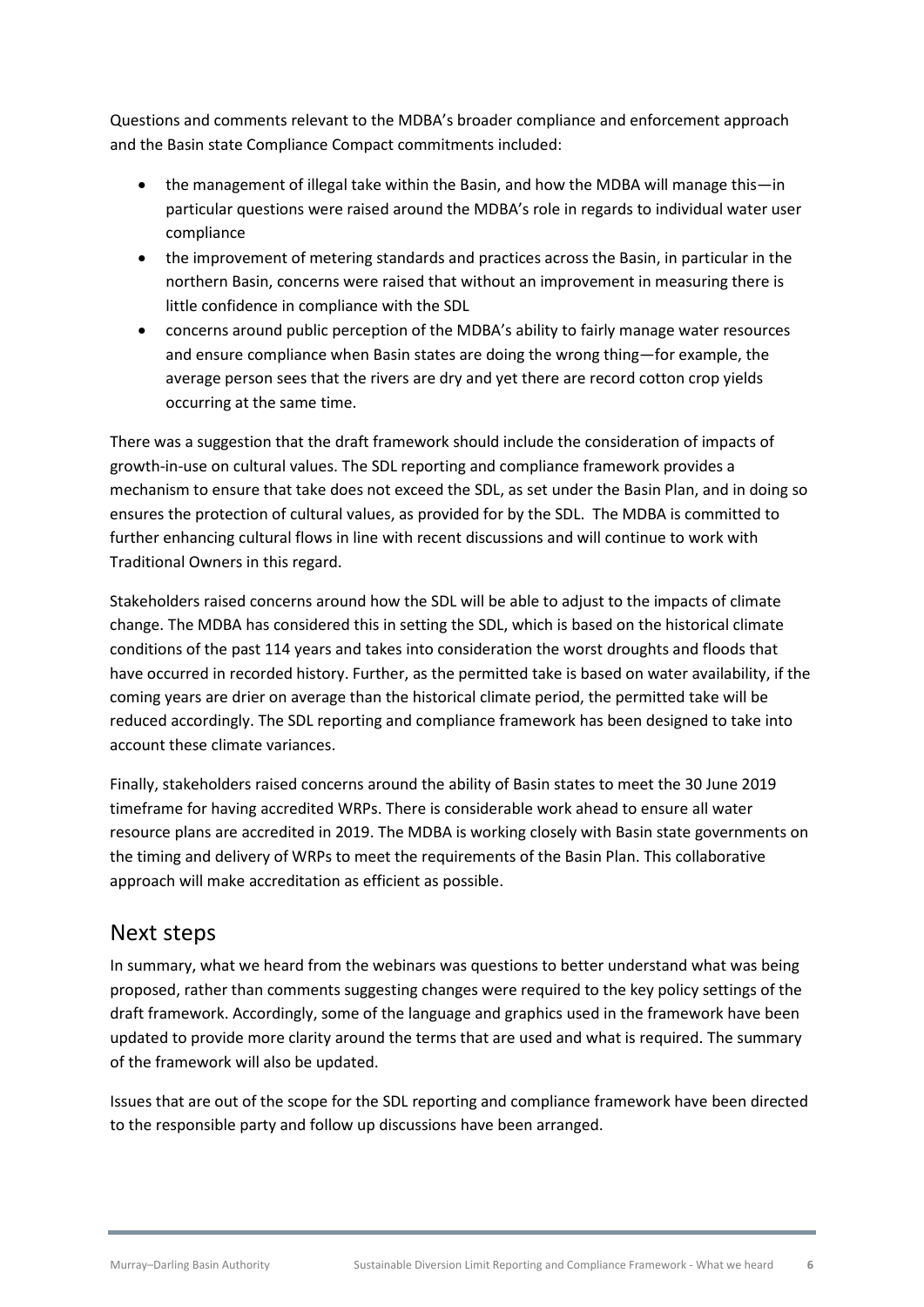The final SDL reporting and compliance framework has been published on the MDBA webpage. The framework is set for review in 2024. However, it is an adaptable framework that can be reviewed earlier based on learnings in the initial years of SDL implementation if it is considered appropriate to do so.